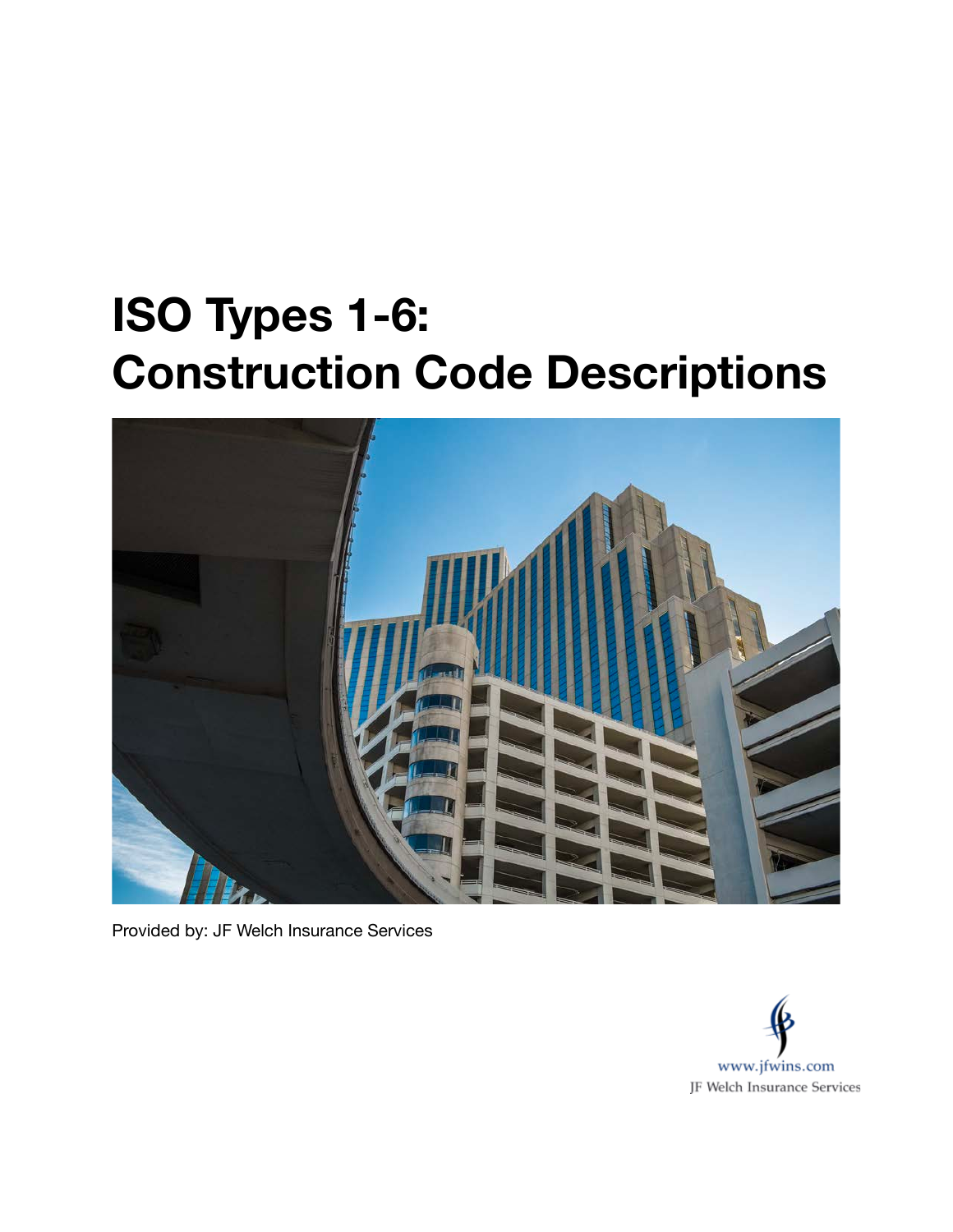

# **ISO 1 – Frame (combustible walls and/or roof)**

## Typically RMS Class 1

Wood frame walls, floors, and roof deck

Brick Veneer, wood/hardiplank siding, stucco cladding

#### *Wood frame roof with wood decking and typical roof covers:*

- Shingles \*Clay/concrete tiles
- BUR (built up roof with gravel or modified bitumen)
- Single-ply membrane
- Less Likely metal sheathing covering
- May be gable, hip, flat or combination of geometries Roof anchorage
- Toe nailed
- Clips
- Single Wraps
- Double Wraps

#### **EXAMPLES: PRIMARILY HABITATION BUILDINGS, MAX 3-4 STORIES**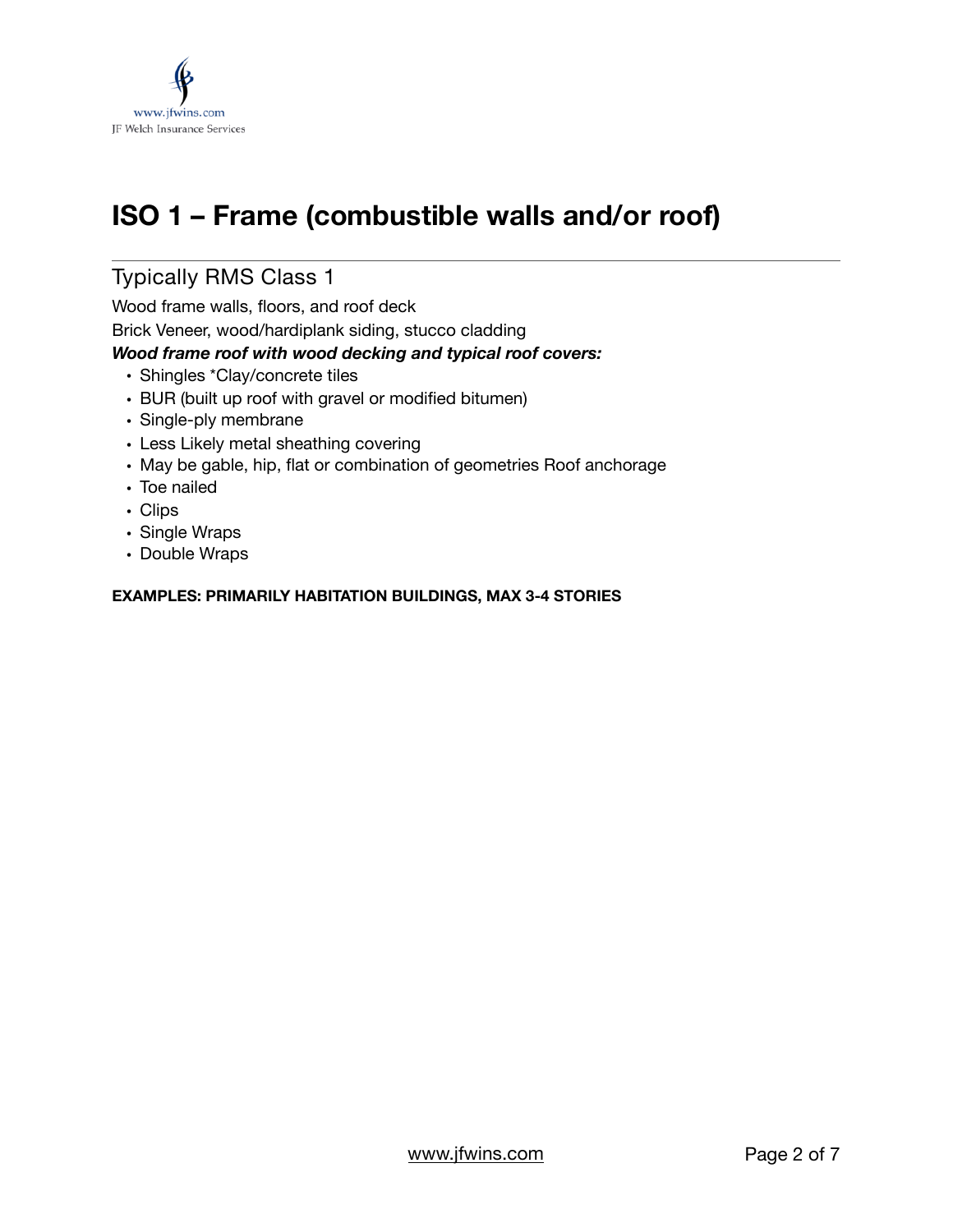

# **ISO 2 – Joisted Masonry (JM) (noncombustible masonry walls with wood frame roof)**

### Typically RMS Class 2

Concrete block, masonry, or reinforced masonry load bearing exterior walls

- if reported as CB walls only, verify if wood frame (ISO 2) or steel/noncombustible frame roof (ISO 4)
- verify if wood frame walls (Frame ISO 1) or wood framing in roof only (JM ISO 2)

Stucco, brick veneer, painted CB, or EIFS exterior cladding Floors in multi-story buildings are wood framed/wood deck or can be concrete on wood or steel deck.

#### *Wood frame roof with wood decking and typical roof covers:*

- Shingles
- Clay/concrete tiles
- BUR (built up roof with gravel or modified bitumen)
- Single-ply membrane
- Less Likely metal sheathing covering
- May be gable, hip, flat or combination of geometries

#### *Roof anchorage:*

- Toe nailed
- Clips \*Single Wraps
- Double Wraps

#### **EXAMPLES: PRIMARILY HABITATION BUILDINGS, SMALL OFFICE/RETAIL, MAX 3-4 STORIES**

If "tunnel form" construction meaning there is a concrete deck above the top floor ceiling with wood frame roof over the top concrete deck, this will react to wind forces much the same way as typical JM construction. It is slightly better from a fire rating standpoint and from a wind standpoint in terms of potential damage if the wood frame is damaged. Please provide comments in the construction details of SOV for this type of construction.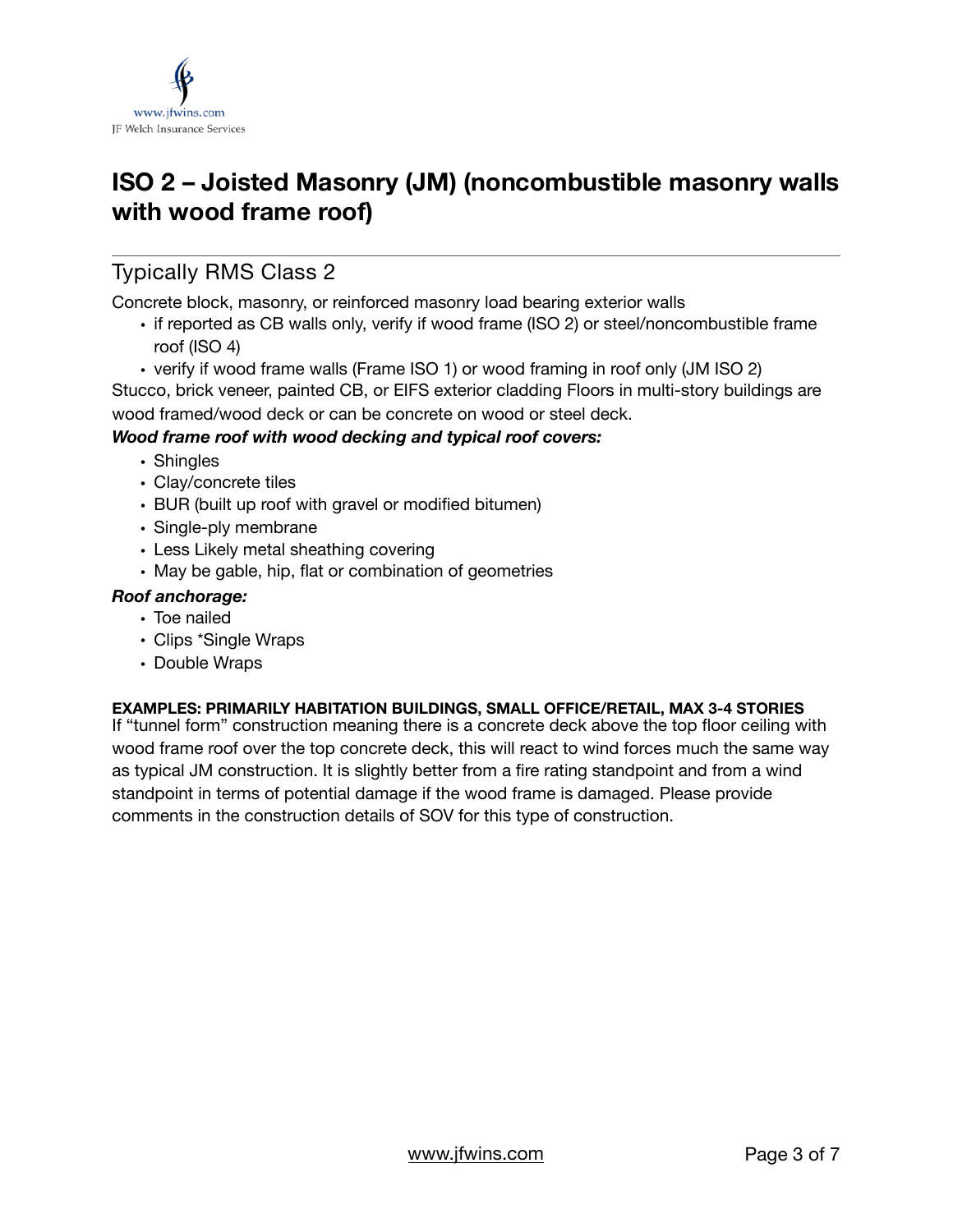

# **ISO 3 - Non Combustible (NC)**

### Class NC-I, Typically RMS Class Class 4A, 4B, or 4C

Minimal combustible materials in the building construction Typical steel frame walls with masonry in-fill, brick veneer, metal sheathing, EIFS. Steel framing is load bearing portion of the building frame. AMBS (all metal building system) pre-engineered construction is common. Light steel frame ISO 3 smaller geometry with no interior building support columns. Heavier ISO 3 larger geometries with internal support columns and heavier roof framing. If multi-story, floors are commonly concrete on steel frame on steel deck.

#### **Roof deck and roof cover systems:**

- *• Steel deck:* 
	- BUR (built up roof with gravel or modified bitumen)
	- Single-ply membrane
	- Lesser extent foam/spray applied roof which is typically applied over an existing roof cover – this is not considered a roof cover replacement.
	- Usually flat/low sloped
- *• Metal:* 
	- Lap seam metal panel (exposed fasteners)
	- Standing seam metal panel (concealed fasteners)
	- May or may not be coated/sealed
	- May be gable, hip, flat or combination of geometries

#### *• Roof anchorage:*

- Light steel frame ISO 3 may still incorporate clips, single wraps, or double wraps
- Because of heavier construction with no wood framing in roof, roof to wall anchorage is typically an engineered bolted and/or structural roof connection. Toe nailing, Clips, single wraps, double wraps do not apply.

#### **EXAMPLES: WAREHOUSES, MANUFACTURING FACILITIES**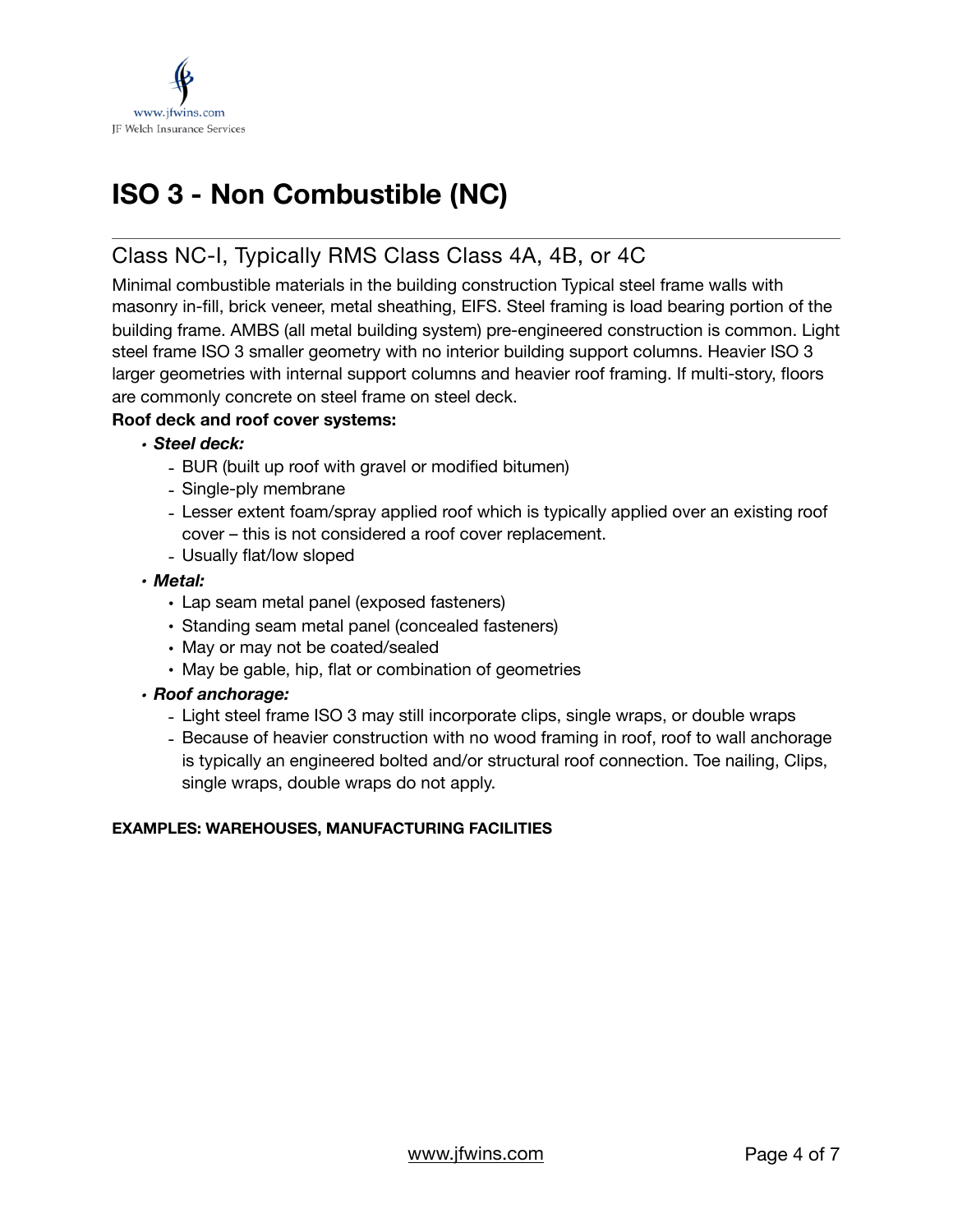

# **ISO 4 - Masonry Non Combustible (MNC)**

### Class MNC-I, Typically RMS Class 2, 2C1, or 3C

Concrete block, reinforced masonry, tilt-up concrete load bearing walls – may be combined with some heavy steel framing. Floors commonly concrete on steel deck for multi-story buildings. Roof construction is typically heavy steel frames.

#### **Roof deck and roof cover systems:**

- *• Steel deck with insulation boards (commonly called insulated steel deck roofing system)* 
	- BUR (built up roof with gravel or modified bitumen)
	- Single ply membrane
	- Lesser extent foam/spray applied roof which is typically applied over an existing roof cover – this is not considered a roof cover replacement.
	- Flat/low sloped

#### *• Lightweight insulating concrete or gypsum board on steel deck:*

- BUR (built up roof with gravel or modified bitumen)
- Single ply membrane
- Lesser extent foam/spray applied roof which is typically applied over an existing roof cover – this is not considered a roof cover replacement.
- Flat/slow slope
- Sometimes possibly heavier concrete on steel deck or precast concrete panels for roof frame may still be considered ISO 4 if exposed steel is not fire proofed to obtain fire ratings needed to be ISO 5.

#### *• Steel frame with metal sheathing roof cover :*

- Lap seam metal panel (exposed fasteners)
- Standing seam metal panel (concealed fasteners)
- May or may not be coated/sealed
- May be gable, hip, flat or combination of geometries

#### **Roof anchorage:**

Because of heavier construction with no wood framing in roof, roof to wall anchorage is typically an engineered bolted and/or structural roof connection. Toe nailing, Clips, single wraps, double wraps do not apply.

Walls have minimum 1 hour fire rating

#### **EXAMPLES: SHOPPING CENTERS, STRIP CENTERS, OFFICE BUILDINGS, WAREHOUSES, SCHOOLS**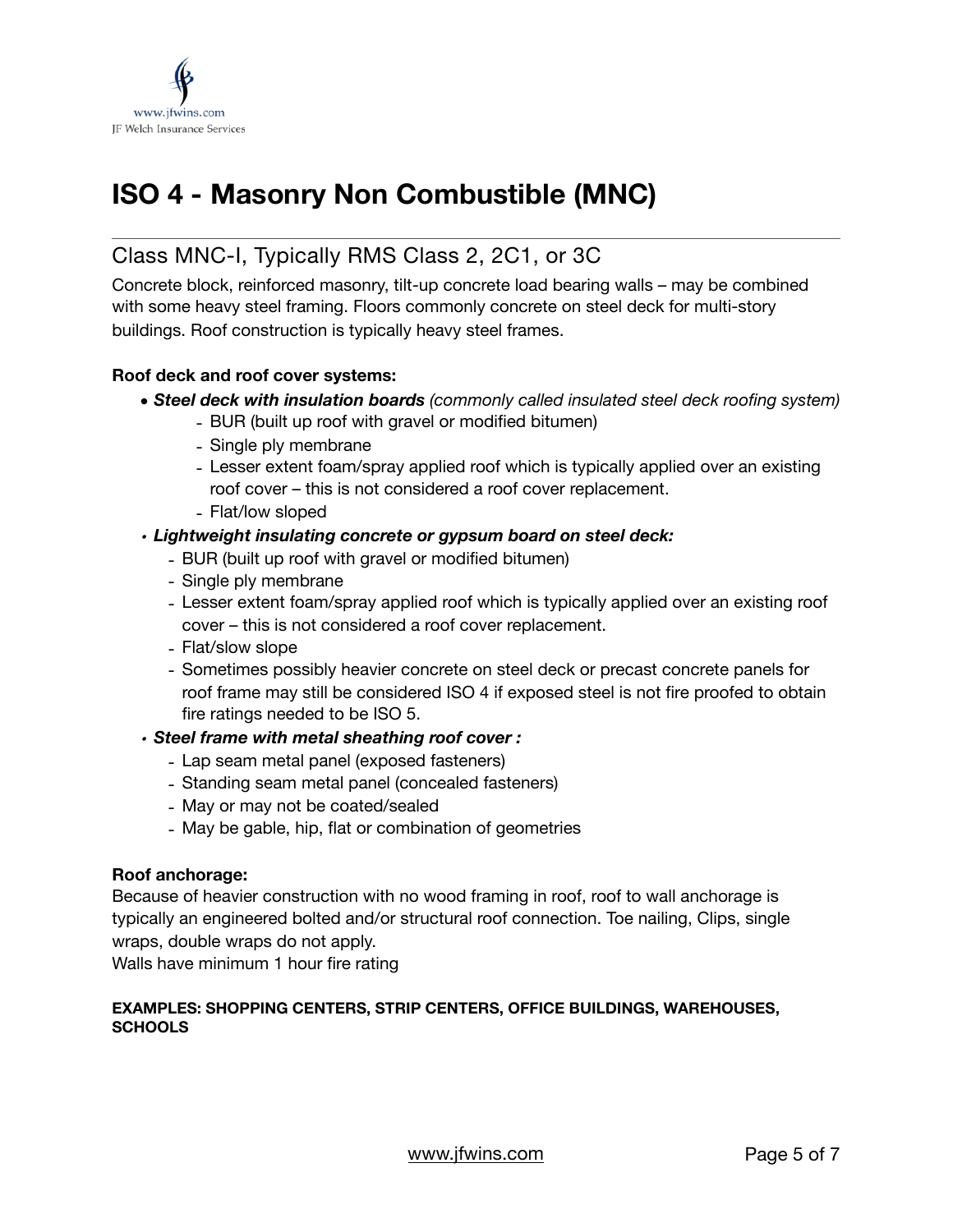

# **ISO 5 - Modified or Semi Fire Resistive (MFR or SFR)**

### Typically RMS Class 4A or 4C

Protected steel and/or concrete or heavy masonry walls and floors.

#### Semi wind resistive

#### **Roof deck and roof cover systems:**

#### *• Heavy steel frame with concrete poured on steel deck:*

- BUR (built up roof with gravel or modified bitumen)
- Single ply membrane
- Lesser extent foam/spray applied roof which is typically applied over an existing roof cover – this is not considered a roof cover replacement.
- Flat/low sloped -Exposed steel must be fireproofed to achieve required fire rating \*

#### • *Precast concrete (PC) panels:*

- BUR (built up roof with gravel or modified bitumen)
- Single ply membrane -Lesser extent foam/spray applied roof which is typically applied over an existing roof cover – this is not considered a roof cover replacement.
- Flat/low sloped
- *• Steel deck with insulation boards, gypsum, lightweight insulating concrete* 
	- BUR (built up roof with gravel or modified bitumen)
	- Single ply membrane
	- Lesser extent foam/spray applied roof which is typically applied over an existing roof cover – this is not considered a roof cover replacement.
	- Flat/low sloped
	- Exposed steel must be fire proofed to achieve required fire rating.

#### **Roof anchorage**

• Because of heavier construction with no wood framing in roof, roof to wall anchorage is typically an engineered bolted and/or structural roof connection. Toe nailing, Clips, single wraps, double wraps do not apply.

Overall construction of fire resistive materials with fire rating less than 2 hours but greater than 1 hour. Exterior walls, floors and roof deck typically of masonry materials not less than 4 in thick but less thick than required for the 2 hour minimum rating for fire resistive construction.

#### **EXAMPLES: HIGH AND MID-RISE OFFICE BUILDINGS AND CONDOS**